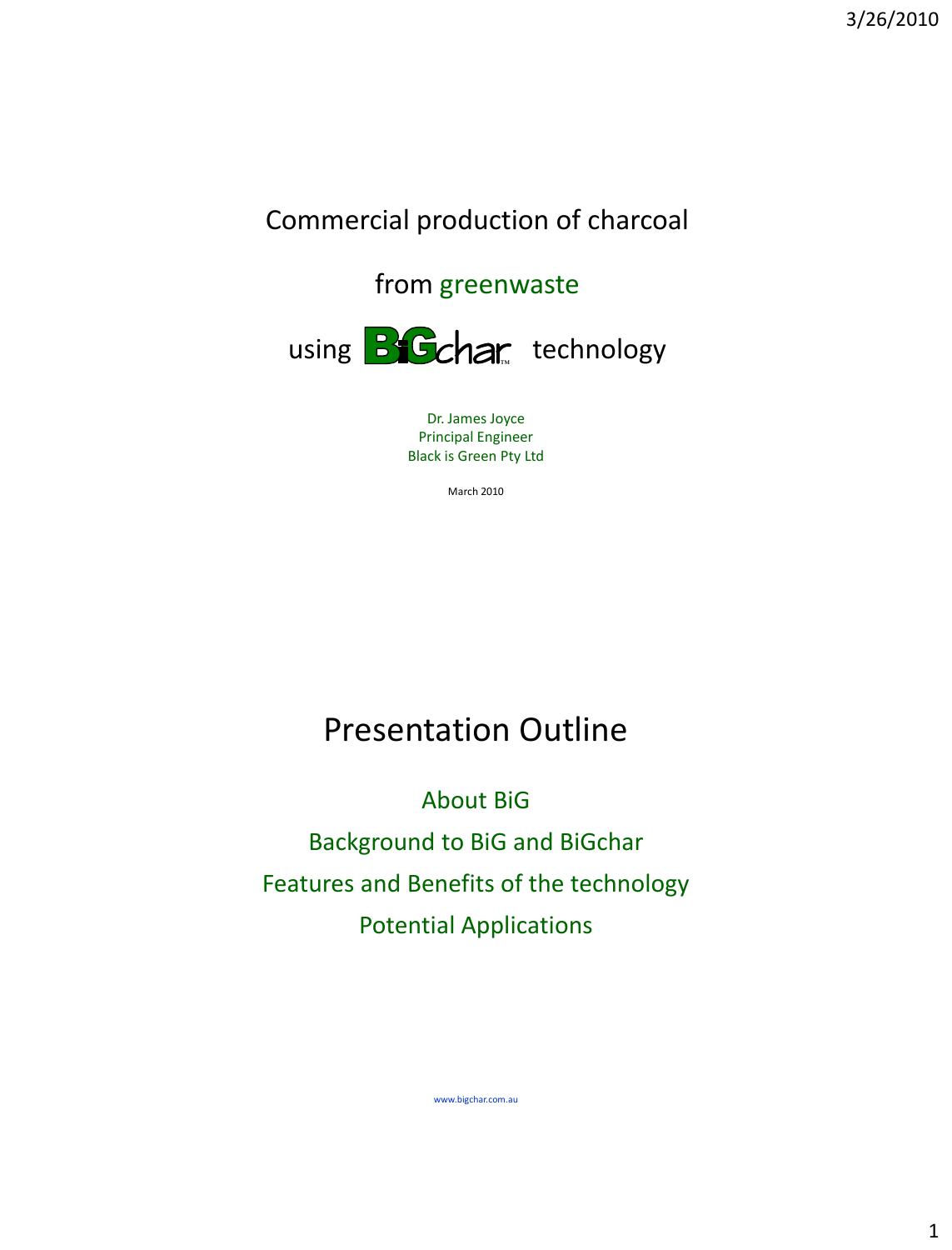

#### **Black is Green Pty. Ltd.**

- Private Australian company based in Mackay and Maleny, Queensland.
- Established specifically to develop and patent a process for the conversion of agricultural and animal wastes, to charcoal



## Why make charcoal from wastes ?

- Charcoal increases crop yields by as much as 100%
- Wastes are a low cost, sometimes negative cost, feedstock



- Converts troublesome wastes to useful products and energy
	- For supplementary firing of furnaces/boilers
	- For generation of electricity
- Charcoal is a substitute for coal that can earn carbon credits
- Recovery of investment possible in under 12 months
	- Biochar revenues 65-100% of return
	- Heat/Energy/Fuel replacement revenue/savings up to 35% of return
	- Waste disposal service fees / carbon credits up to 25% of return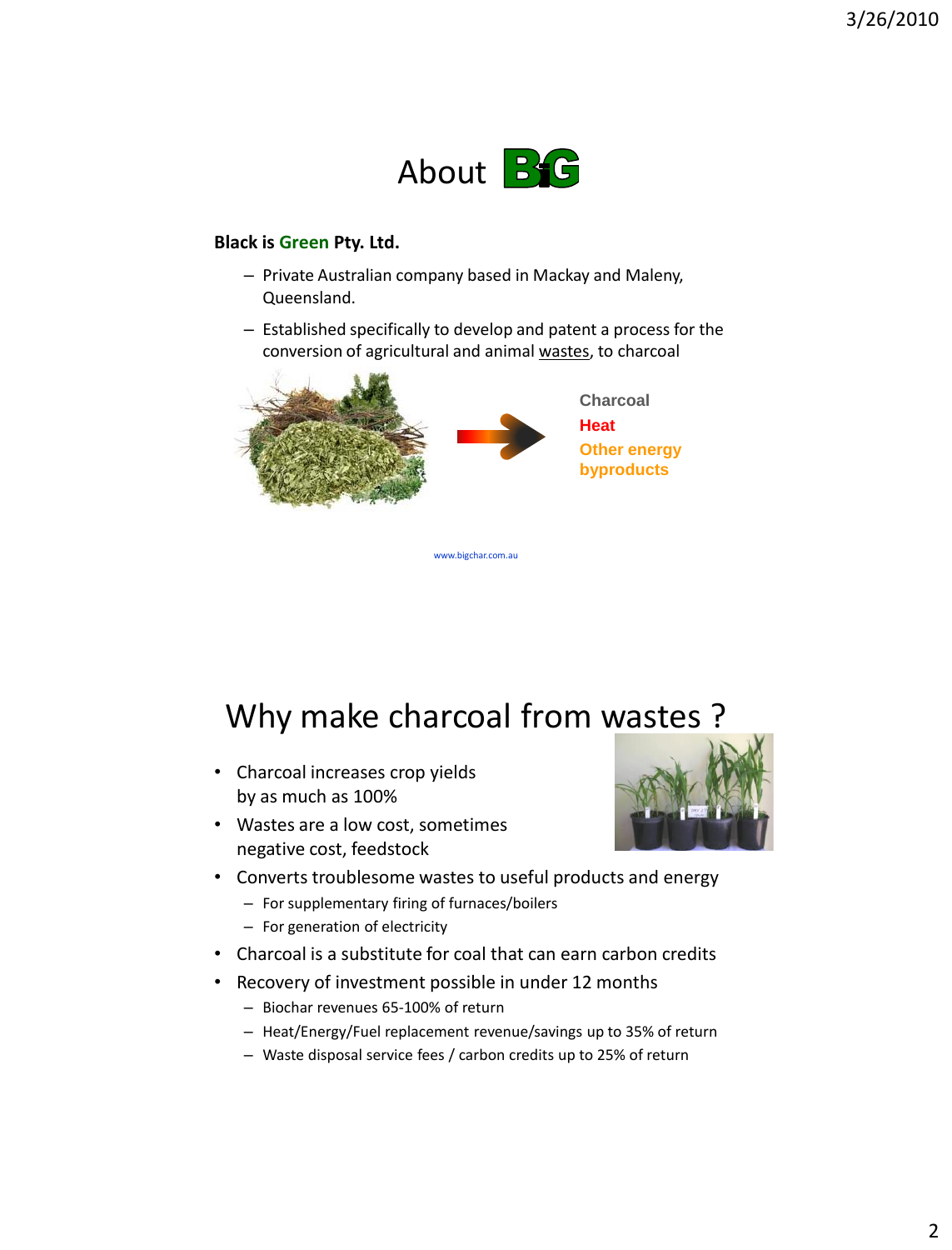### **Background to the design process** Focussed on minimising charcoal production costs

- 1. Issues with production costs:
	- Dispersed and seasonal feedstocks
	- High cost of transporting biomass to/from centralised facilities
	- Handling costs multiple handling steps are very costly
	- Typical costs 10-35% capital, 35-65% labour, 25-50% feedstock (incl. handling)
- 2. Need to reduce the size of the initial investment (barrier to entry)
	- Capital costs currently >\$1M for 5 tonne/day of char from existing technologies
- 3. Chose a simple continuous processing concept with an objective of being easily mobilised/relocated.
	- Allows the equipment to go to the biomass to simplify the logistics
	- Continuous processes maximise throughput and minimise manning requirements

## The old way

- Pits and batch ovens
- Unacceptable smoke emissions
- Labour intensive
- Low throughput



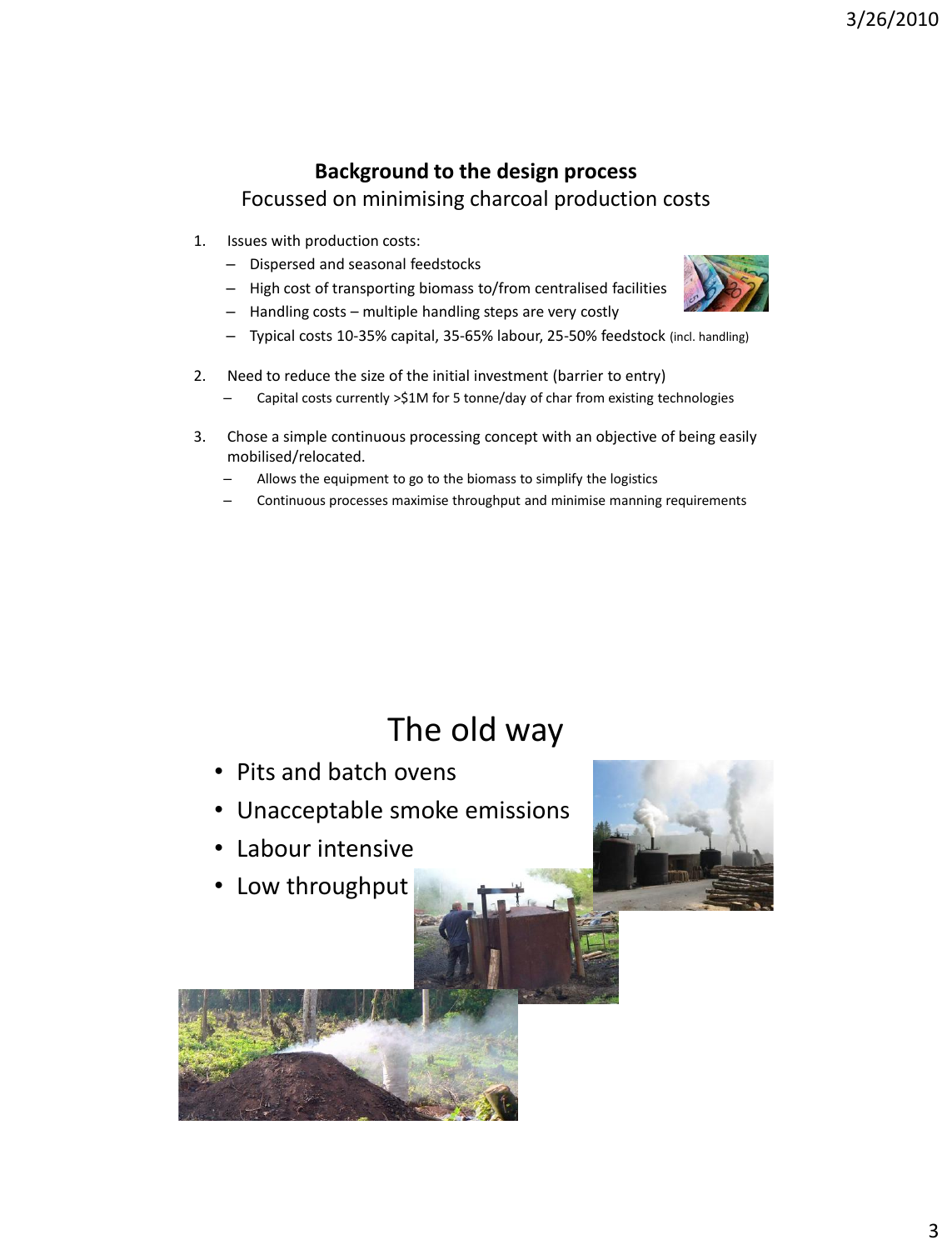

## BiGchar Technology

- A variation on the Nichols-Herreshoff rotary hearth furnace
	- A concept first patented by R.D. Pike in 1921
	- Mostly used for mineral ore roasting, but also used for charcoal manufacture since the late 1940's
	- Proven technology for a wide range of applications

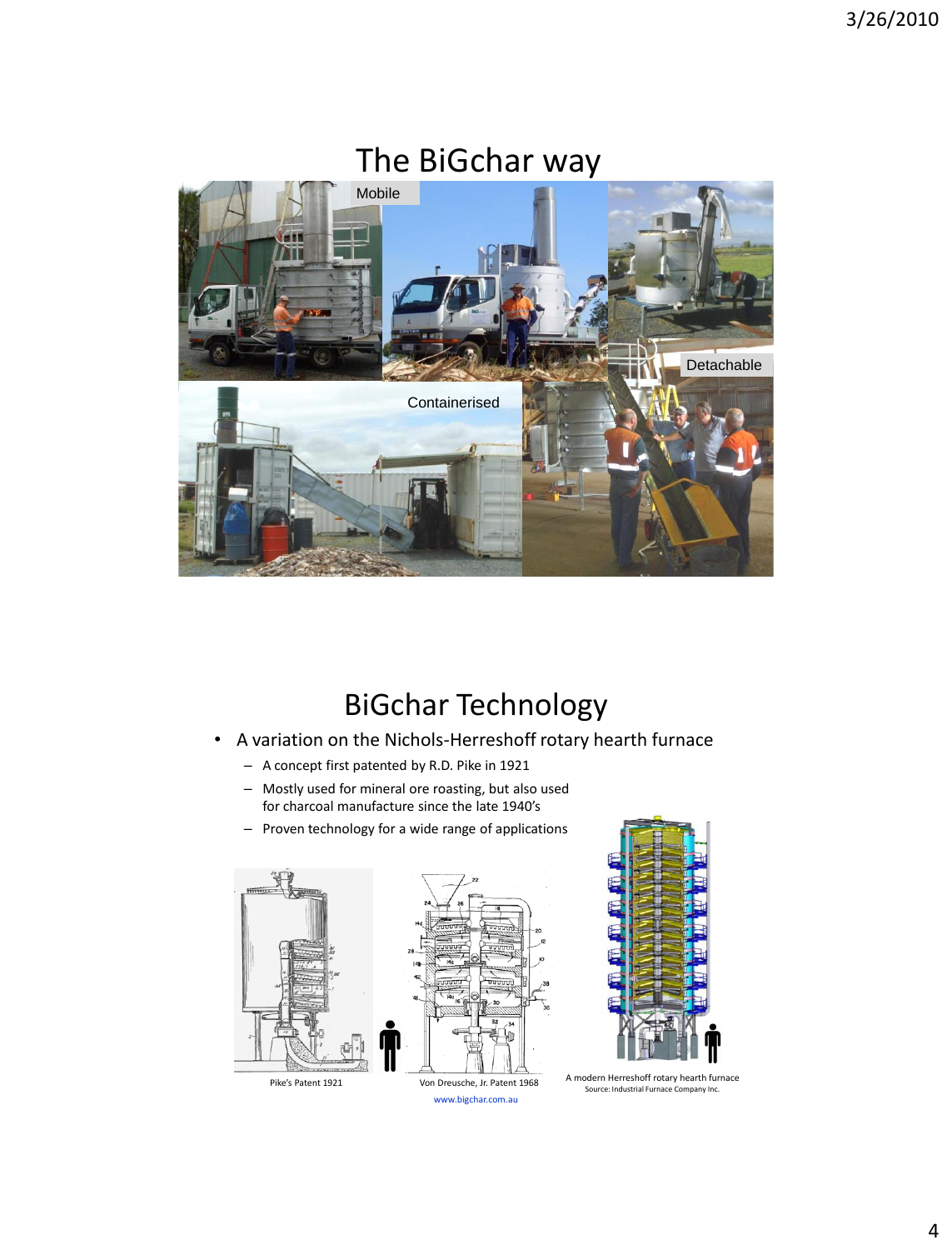# BiGchar 1800 Fast Rotary Hearth



www.bigchar.com.au

## BiGchar 2200 Fast Rotary Hearth

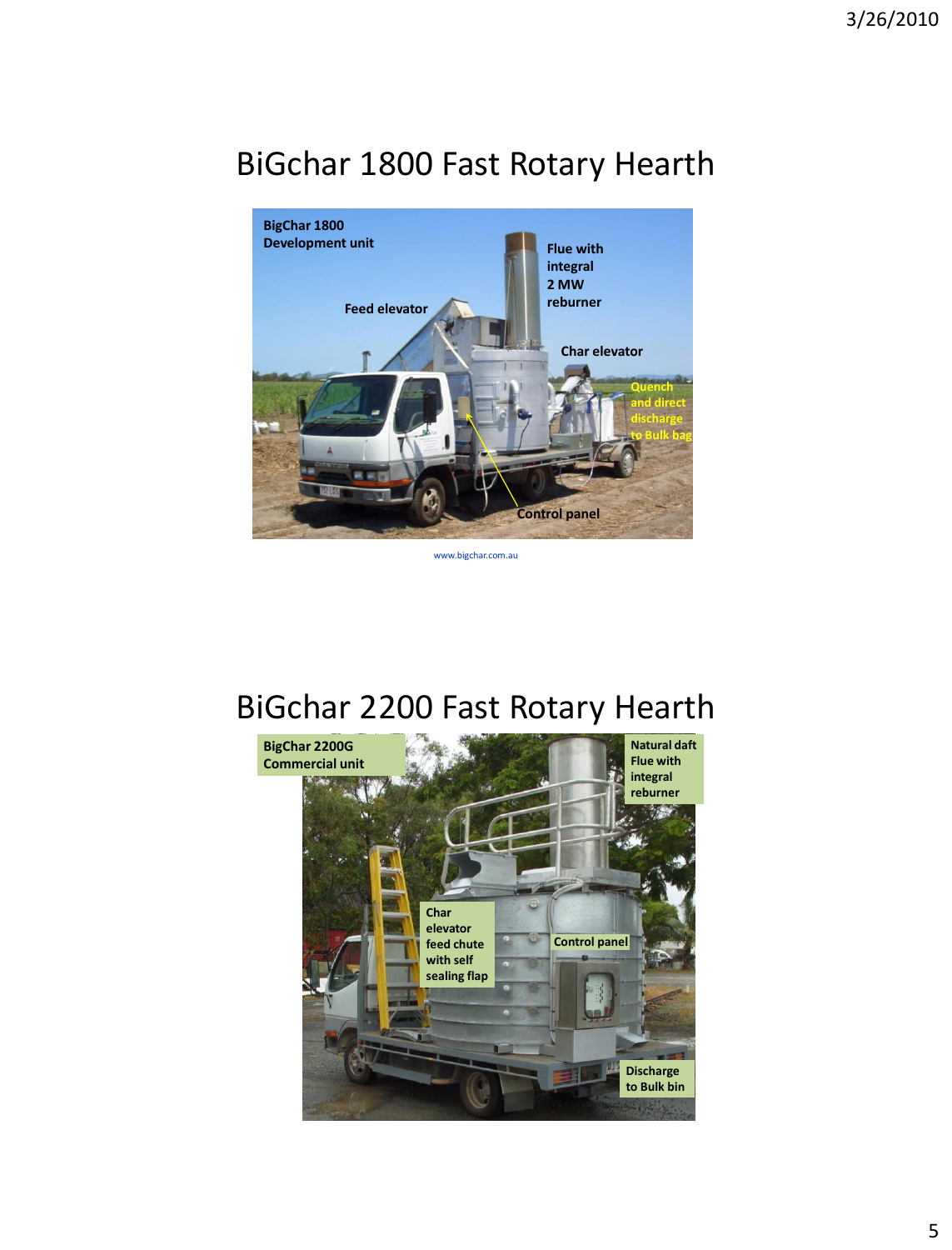## BiGchar 3500 Fast Rotary Hearth



## Capabilities and Features

- Designed specifically for biochar production from "difficult to handle feedstocks"
	- Grasses, leafy/trashy feeds
	- Partly shredded, mixed materials
	- High moisture materials (up to 40%)
- Scaleable

Mobile  $\Rightarrow$  Relocatable  $\Rightarrow$  Fixed 8–25 tpd 20-100 tpd 40-1000 tpd

- Efficient
	- Mobile units use DC power < 1200 Watts
	- Self fuelling, apart from flue gas pilot flame

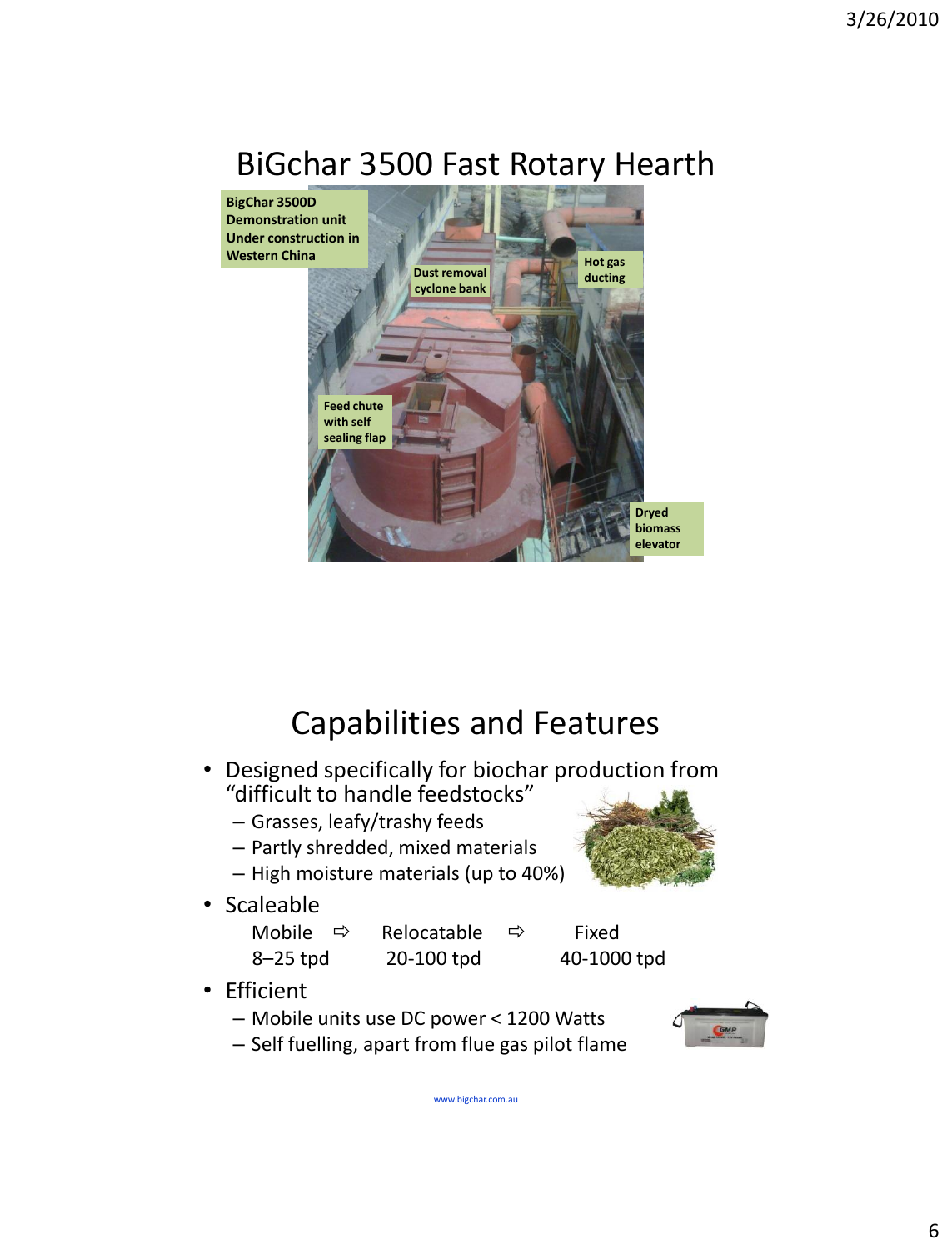## Capabilities and Features

- Flexible
	- Using swap out components for easy in-field maintenance.
	- Rotary hearth process very readily "tuned" to give a desired time-temperature pyrolysis profile
	- Readily adaptable to a wide variety of feedstocks and applications, including heat re-use, steam generation, and power generation.
- Safe
	- Designed by Australians to Australian industrial safety standards
	- Standard mobile units use only 24 Volt electrics.
- Technology developed and supported by Australians.







www.bigchar.com.au

### **Potential for biochar production from many feedstocks**

### **IF IT CAN BE IGNITED IT CAN BE BiGCHARRED**



**Any greenwaste Any animal waste**

- Prefer feed moisture <30%
	- can fire an external dryer for feeds up to 60% moisture.
- Prefer chipped to <25mm
- sand, rocks and steel contamination can be catered for.
- Cannot be used for not radioactive, explosives or materials that release aggressive chemicial fumes
- Even sorted garbage can be used.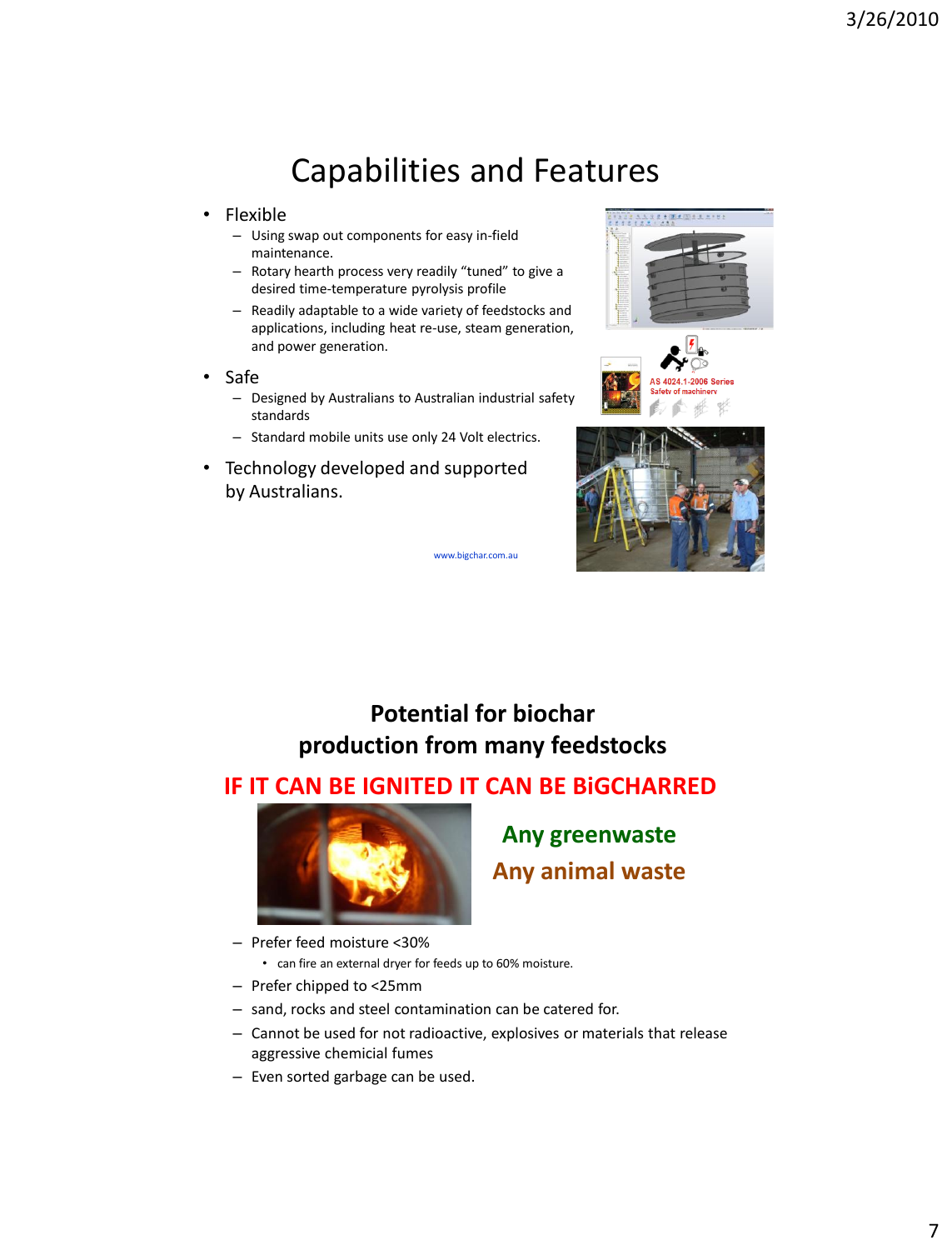## Status and Plans

- Development unit (BiGchar 1800)
	- Operating in development mode since June 2009
	- Set up now on a permanent demonstration site
- First commercial BiGchar 2200 unit undergoing pre-delivery testing
	- Nominal 1.2 t/hr, 3 Megawatt thermal capacity
	- Seeking customers for the roll out of these units
- 500 tpd unit for biomass drying application soon to be commissioned in China
- Several demonstrations in preparation
- Seeking partners for technology roll-out





### **Potential applications**

- **Soil fertility improvement**
	- Reduced loss of nutrients to run-off & percolation
	- Recycle of nutrients to the land they came from
	- Remarkable water holding capacity
	- Restore pH of acid soils
	- Improved microbial activity
	- Strong synergies with composting. Much better at retaining C in soil.

#### • **Remediation of contaminated, damaged or poor soils**

- Including hydrocarbon and herbicide/pesticide contamination
- **Waste reduction**
	- Reduce or cease greenwaste volumes to landfill. Reduces mass by 60-80% and volume by 50-95%.
	- Dispose of manures and sewage solids without odour and disease issues. Process sterilises at 400-600 deg C.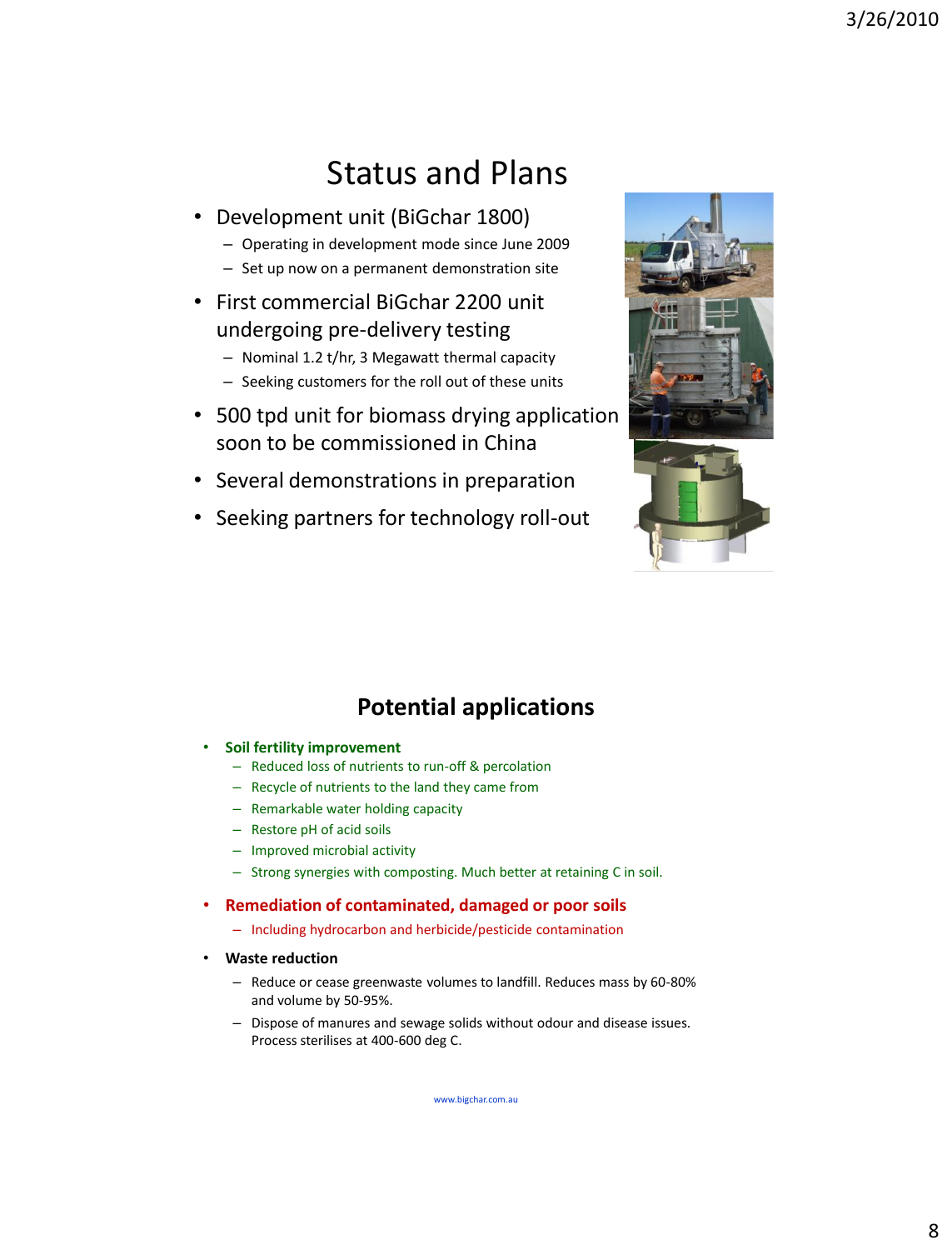### **Potential applications**

• **Bushland fuel load reduction**

#### • **Weed control**

- Charring process destroys most seeds
- Roadside verges, bushland, scrubland, desert areas

#### • **Cogeneration of heat, steam and power**

- For heating and drying applications, including pre-drying of feedstock
- Energy independence for remote sites, including islands
- Steam for rendering and food processing plants
- Desalination

#### • **Fossil fuel replacement**

– Coal and gas – Liquid fuels, yes ... but not easily.

#### • **Carbon sequestration**

- Biochar process makes less methane than aerobic composting
- $-$  1 tonne of carbon = 3.7 Tonnes of CO<sub>2</sub> (2 tonne biochar ≈ 1 tonne carbon)
- Retained in soil is 100's to 1000's of years (half life of compost is far less)
- Can sequester carbon at the same time as achieving soil fertility benefits.

www.bigchar.com.au

## Summary of Application Scope